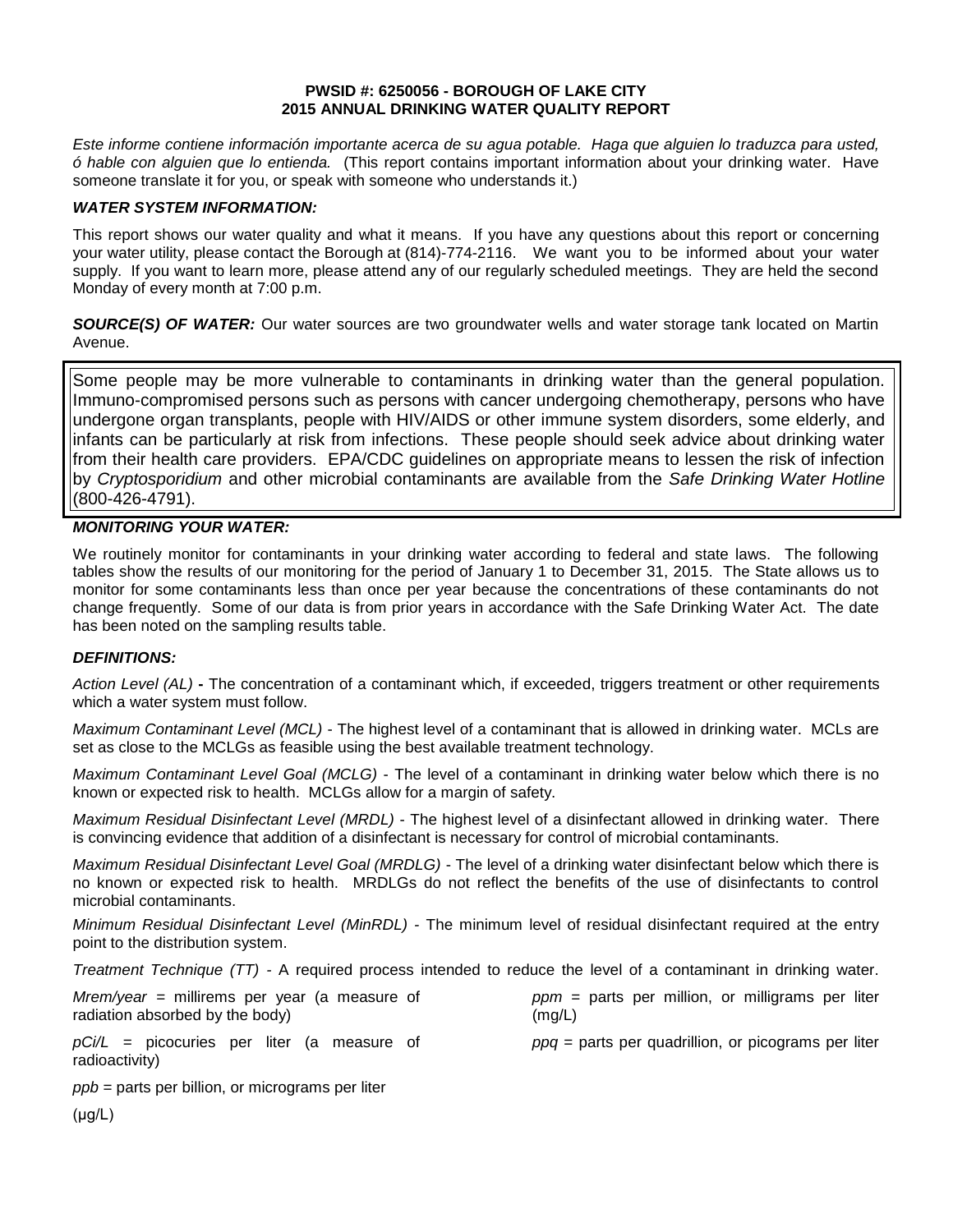# *DETECTED SAMPLE RESULTS*

| <b>Chemical Contaminants</b>                                            |                             |                                                                                                |                                                                                                                                                                                  |                               |                          |                 |                               |               |                                               |                                              |                              |                           |                         |                                          |                                                                                                            |                                                |
|-------------------------------------------------------------------------|-----------------------------|------------------------------------------------------------------------------------------------|----------------------------------------------------------------------------------------------------------------------------------------------------------------------------------|-------------------------------|--------------------------|-----------------|-------------------------------|---------------|-----------------------------------------------|----------------------------------------------|------------------------------|---------------------------|-------------------------|------------------------------------------|------------------------------------------------------------------------------------------------------------|------------------------------------------------|
| <b>Contaminant</b>                                                      |                             | <b>MCL in</b><br><b>CCR</b><br><b>Units</b>                                                    | <b>MCLG</b>                                                                                                                                                                      |                               | Level<br><b>Detected</b> |                 | Range of<br><b>Detections</b> |               |                                               | <b>Units</b>                                 | <b>Sample</b><br><b>Date</b> |                           |                         | <b>Violation</b><br>Y/N                  |                                                                                                            | <b>Sources of</b><br><b>Contamination</b>      |
| Chlorine<br>(Distribution)                                              |                             | $MRDL =$<br>$\overline{4}$                                                                     | 4                                                                                                                                                                                | $MRDL =$                      |                          | 1.73<br>(April) |                               | $0.64 - 1.73$ |                                               | ppm                                          | 2015                         |                           |                         | ${\sf N}$                                |                                                                                                            | Water additive<br>used to control<br>microbes. |
| Haloacetic<br>Acids (Five)                                              |                             | N/A<br>60                                                                                      |                                                                                                                                                                                  | 1.08                          |                          | N/A             |                               |               | ppb                                           | 9/22/15                                      |                              |                           | N                       |                                          | By-product of<br>drinking water<br>disinfection.                                                           |                                                |
| <b>TTHMs (Total</b><br>Trihalomethanes)                                 |                             | N/A<br>80                                                                                      |                                                                                                                                                                                  |                               | 7.89                     |                 | N/A                           |               | ppb                                           | 9/22/15                                      |                              |                           | ${\sf N}$               |                                          | By-product of<br>drinking water<br>disinfection.                                                           |                                                |
| <b>Barium</b>                                                           |                             | $\overline{2}$<br>$\overline{2}$                                                               |                                                                                                                                                                                  |                               | 0.173                    |                 | N/A                           |               |                                               | ppm                                          | 02/06/15                     |                           |                         | ${\sf N}$                                | Discharge of<br>drilling wastes;<br>Discharge from<br>metal refineries;<br>Erosion of natural<br>deposits. |                                                |
| <b>Nitrate</b>                                                          |                             | 10                                                                                             |                                                                                                                                                                                  | 10<br>1.32                    |                          |                 | N/A                           |               |                                               | ppm                                          | 07/10/15                     |                           |                         | N                                        |                                                                                                            | Runoff from<br>fertilizer use.                 |
| <b>Entry Point Disinfectant Residual</b>                                |                             |                                                                                                |                                                                                                                                                                                  |                               |                          |                 |                               |               |                                               |                                              |                              |                           |                         |                                          |                                                                                                            |                                                |
| <b>Contaminant</b>                                                      |                             | <b>Minimum</b><br>Lowest<br><b>Disinfectant</b><br>Level<br><b>Residual</b><br><b>Detected</b> |                                                                                                                                                                                  | Range of<br><b>Detections</b> |                          |                 | <b>Units</b>                  |               | <b>Lowest</b><br><b>Sample</b><br><b>Date</b> | <b>Violatio</b><br>n Y/N                     |                              |                           |                         |                                          | <b>Sources of Contamination</b>                                                                            |                                                |
| Chlorine<br>(2015)                                                      |                             | 0.63                                                                                           | 0.67                                                                                                                                                                             | $0.67 - 2.20$                 |                          |                 | ppm                           | 03/04/2015    |                                               |                                              |                              | $\mathsf{N}$<br>microbes. |                         | Water additive used to control           |                                                                                                            |                                                |
| <b>Lead and Copper</b>                                                  |                             |                                                                                                |                                                                                                                                                                                  |                               |                          |                 |                               |               |                                               |                                              |                              |                           |                         |                                          |                                                                                                            |                                                |
| <b>Contaminant</b>                                                      | <b>Action</b><br>Level (AL) |                                                                                                | 90 <sup>th</sup> Percentile<br><b>MCLG</b><br>Value                                                                                                                              |                               |                          | <b>Units</b>    |                               |               |                                               | # of Sites Above<br><b>AL of Total Sites</b> |                              |                           |                         | <b>Violation</b><br>Y/N                  |                                                                                                            | <b>Sources of</b><br><b>Contamination</b>      |
| Lead<br>(2013)                                                          | 15                          |                                                                                                | $\mathbf 0$                                                                                                                                                                      |                               | $\overline{2}$           |                 | ppb                           | 0             |                                               |                                              |                              | N                         |                         |                                          | Corrosion of<br>household plumbing.                                                                        |                                                |
| Copper<br>(2013)                                                        | 1.3                         |                                                                                                | 1.3<br>0.768                                                                                                                                                                     |                               |                          |                 | ppm                           |               |                                               | $\mathbf 0$                                  |                              |                           |                         | $\mathsf{N}$                             |                                                                                                            | Corrosion of<br>household plumbing.            |
| <b>Microbial</b>                                                        |                             |                                                                                                |                                                                                                                                                                                  |                               |                          |                 |                               |               |                                               |                                              |                              |                           |                         |                                          |                                                                                                            |                                                |
| <b>Contaminants</b>                                                     |                             |                                                                                                | <b>MCL</b>                                                                                                                                                                       |                               |                          | <b>MCLG</b>     |                               |               | Highest # or % of<br><b>Positive Samples</b>  |                                              |                              |                           | <b>Violation</b><br>Y/N |                                          | <b>Sources of</b><br><b>Contamination</b>                                                                  |                                                |
| <b>Total Coliform</b><br><b>Bacteria</b>                                |                             | • 5%                                                                                           | For systems that collect<br><40 samples/month:<br>• More than 1 positive<br>monthly sample<br>For systems that collect<br>$\geq$ 40 samples/month:<br>of<br>samples are positive |                               | 0                        |                 |                               | 0             |                                               |                                              |                              | $\mathsf{N}$              |                         | Naturally present in<br>the environment. |                                                                                                            |                                                |
| <b>Fecal Coliform</b><br>0<br>Bacteria or E. coli<br><b>VIOLATIONS:</b> |                             |                                                                                                |                                                                                                                                                                                  | $\mathbf 0$                   |                          |                 |                               | $\mathbf 0$   |                                               |                                              |                              | $\mathsf{N}$              |                         | Human and animal<br>fecal waste.         |                                                                                                            |                                                |

We are required to monitor coliform presence at entry point 101, monthly but failed to report samples taken in September until October. The water quality was in compliance.